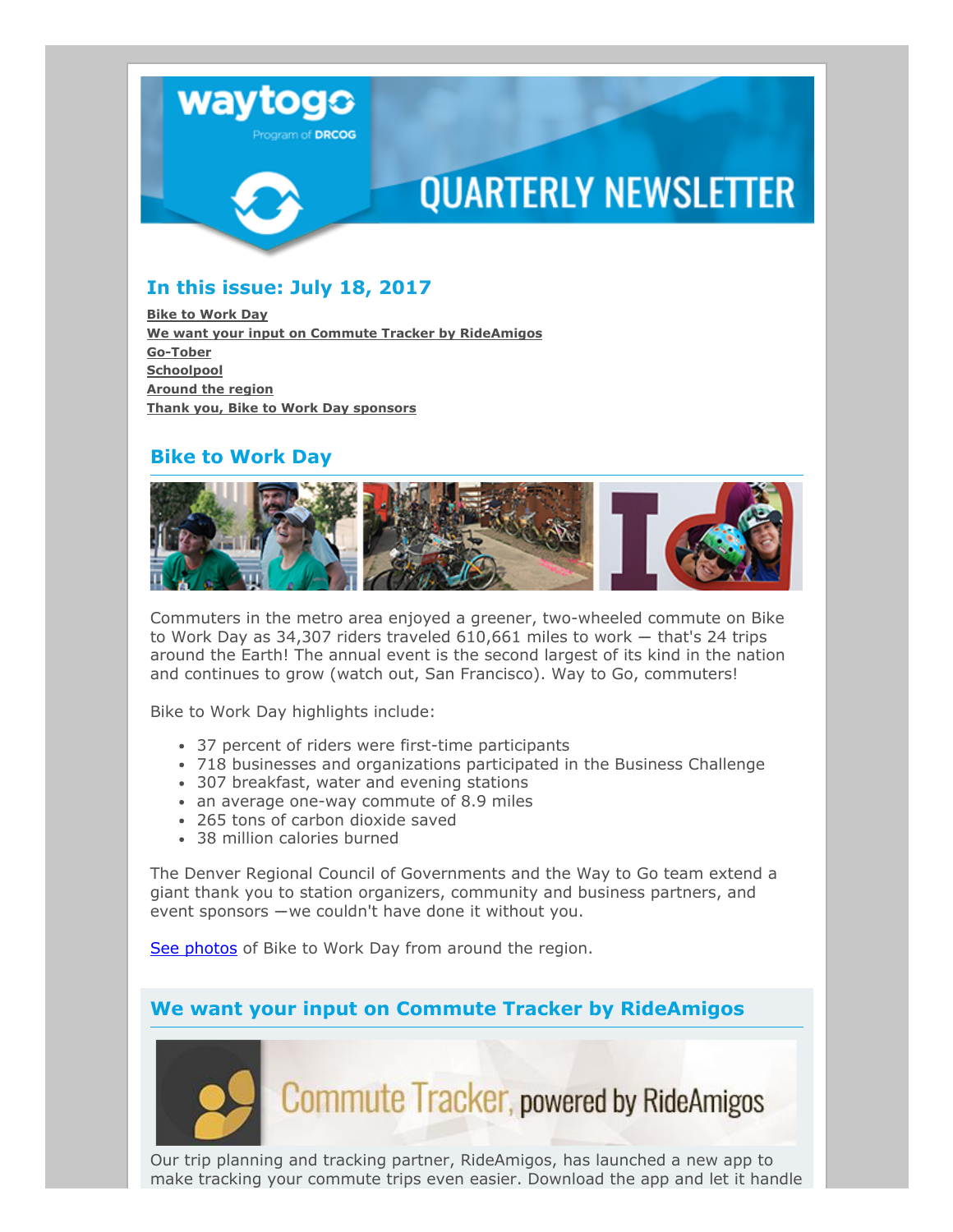automatic trip tracking for you. The Commute Tracker app is available through the App [Store](https://itunes.apple.com/us/app/commute-tracker-by-rideamigos/id1108794526?mt=8) or [Google](https://play.google.com/store/apps/details?id=com.rideamigos.astro&hl=en) Play, and RideAmigos' brief Getting [Started](https://help.rideamigos.com/using-commute-tracker-app/) quide will have you up and running in no time.

Let us [know](mailto:waytogo@drcog.org) how the Commute Tracker app is working for you. We value your feedback.

### Go-Tober

<span id="page-1-0"></span>

It may be summer, but we're already getting excited for Go-Tober in the fall when we challenge area companies and their employees to try a new, smarter commute. Employees are encouraged to track as many smart commute trips as possible during the month of October, and the Way to Go team will keep track of which companies earn the most points. Bike, rail, bus, walk, carpool and vanpool your way to great prizes and perks all month long! Check out [waytogotober.org](http://waytogotober.org/) for a sneak peak at what's to come.

Interested in having your employer participate? [Reach](mailto:waytogo@drcog.org) out to the Way to Go team.

### Schoolpool

<span id="page-1-1"></span>

School will be back in session starting next month. Amid the excitement of new school clothes, shopping for school supplies, and meeting teachers, you may have forgotten all about the headache-inducing commute traffic to and from school.

We're here to offer a new approach to the drop-off and pick-up lines with Schoolpool. Schoolpool gets students to and from school in a safer, more social and environmentally sustainable fashion. Our Way to Go team helps families simplify their school commutes using carpool, transit and finding buddies for walking or biking. The program is active on 150 campuses in the region, helping families share the school commute with their neighbors during the school year.

Interested in having your child's school [participate?](mailto:waytogo@drcog.org) Reach out to the Way to Go team.

#### <span id="page-1-2"></span>Around the region

#### Go I-70



Traffic on Interstate 70 shouldn't be a part of anyone's summer plans, and [GoI70.com](https://goi70.com/) is your resource for a delay-free trip. Every Thursday, GoI70.com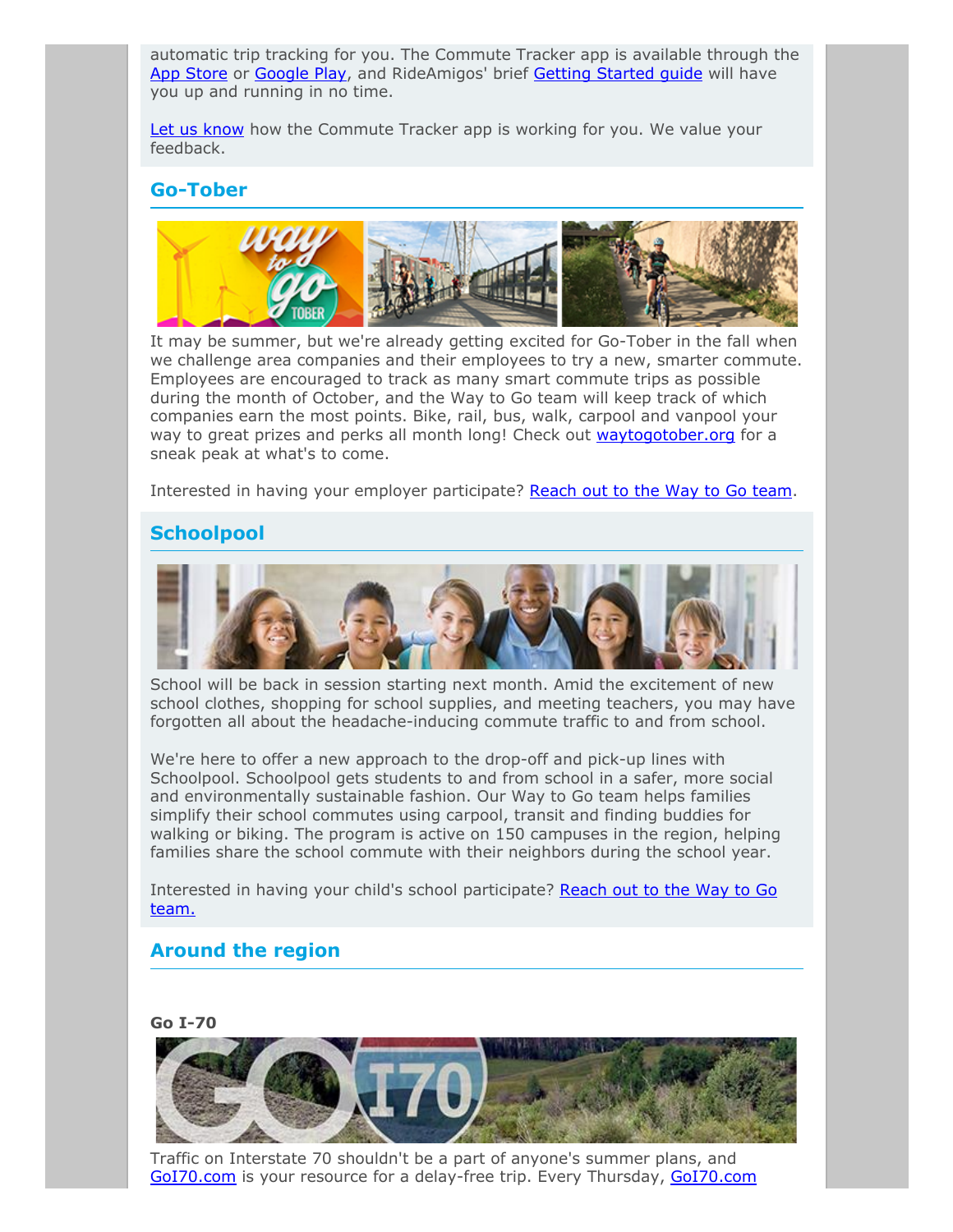posts a travel [forecast](https://goi70.com/travel) specific to the coming weekend. It evaluates historic traffic data, weather forecasts, construction projects, and large events occurring along the I-70 corridor to give users an idea of the best times to travel.

#### Zipcar's effect in Denver



Car sharing pioneer Zipcar launched in Denver in 2013 and has grown significantly with businesses, universities and governments. A recent survey measured the impact on transportation in Denver. Some highlights include:

- More than 34 percent of respondents say they would buy a car if Zipcar disappeared.
- More than 37 percent of Denver Zipcar members are not likely to purchase a vehicle in the next few years as a result of having Zipcar.
- Nearly 53 percent of respondents say Zipcar has been an important tool in reducing their overall driving.

Now in its fourth year, growing use of car sharing programs points to tangible benefits of the low-car lifestyles Zipcar enables. Through car sharing, an average household saves \$600 in transportation spending, healthier commute choices such as biking and walking trips have increased by 13 and 19 percent respectively, and 13 personally owned vehicles disappear from local streets for every dedicated Zipcar placed in neighborhoods.

#### Stress-free commuting in the Northwest metro area



Commuting Solutions has been working with local governments and partners to develop the printed Bike Northwest map, a regional bike map designed to help you explore regional networks and locate transit connections. An interactive, mobilefriendly version of the Bike Northwest map is also **[available](http://commutingsolutions.org/commute-options/bike/bikemap/) online**! Customize your commute, track your miles and share your route using the **Bike Northwest online** map. Email [Commuting](http://commutingsolutions.org/commute-options/bike/bikemap/) Solutions for a printed copy of the Bike Northwest map.

## <span id="page-2-0"></span>Thank you, Bike to Work Day sponsors

co

Big Wheel

COLORADO Department of<br>Transportation











Mainframe